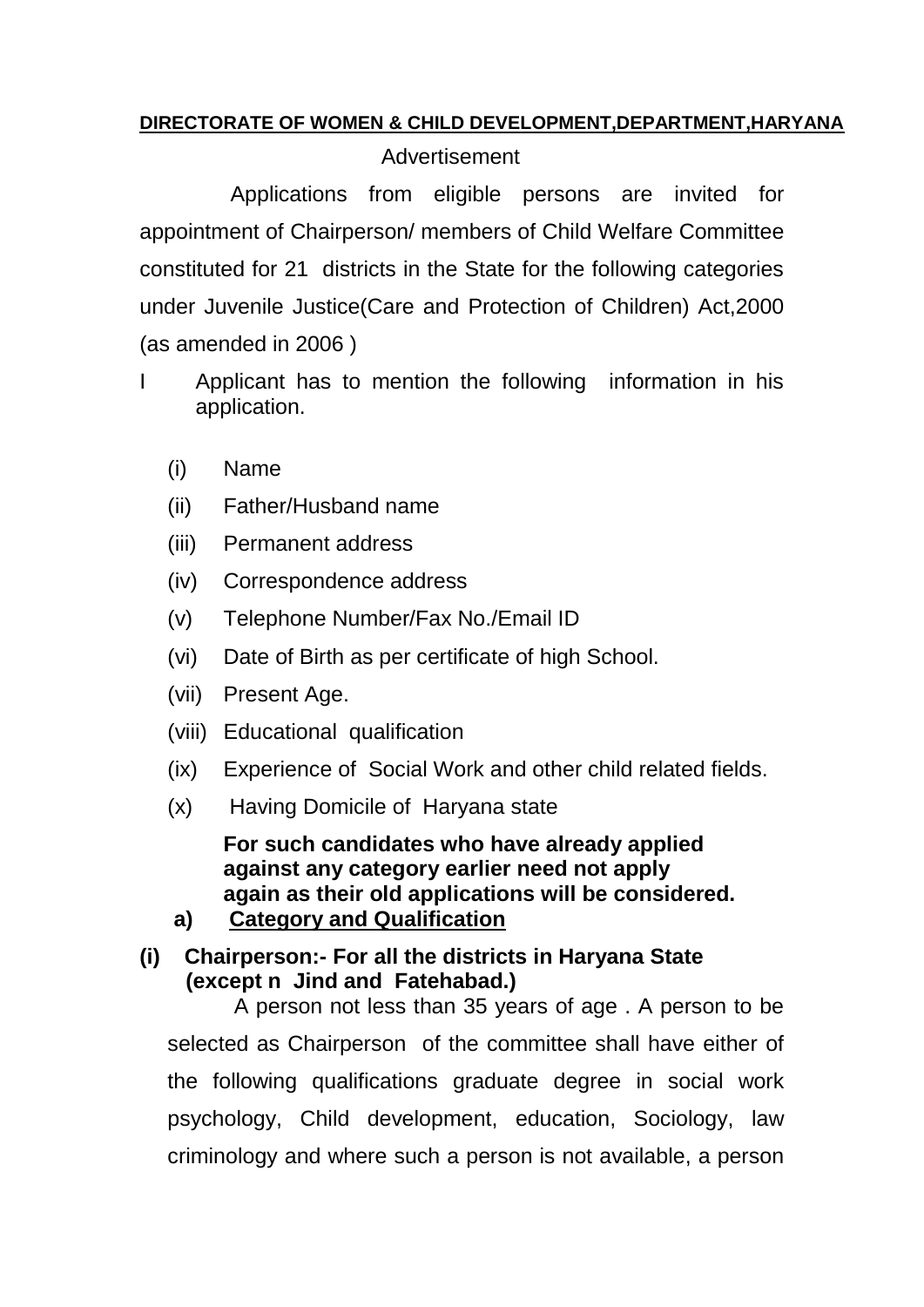with at least graduate degree in any of the social science disciplines having minimum of 7 years of exp in their field.

- ii**) Member** : Trained Teacher who has been involved in work concerning children in addition to a minimum of seven years experience in their respective field.
- iii) **Member** :- : Trained Doctor who has been involved in work concerning children in addition to a minimum of seven years experience in their respective field.
	- iv) **Social Worker** :- **(applications are invited from distt Faridabad , Fatehabad and Narnaul only ).** At least 12th pass or equivalent who has been involved I work concerning in addition to a minimum of seven years experience in their respective field
	- v) **Expert on matter concerning children**:- At least 12th pass or equivalent who has been involved in work concerning children in addition to a minimum of seven years experience in their respective field.
	- Note 1: No person shall be considered for selection as a Chairperson/Member Child Welfare Committee, if he/she,
		- (i) has been convicted under any law ;
		- (ii) has ever indulged in child abuse or employment of child labour or any other human right violations or immoral act;
		- (iii) is holding such other occupation does not allow him to give necessary time and attention to the work of the Committee.
	- Note 2: The member of the Committee shall be paid as travel and sitting allowance, rupees five hundred per sitting.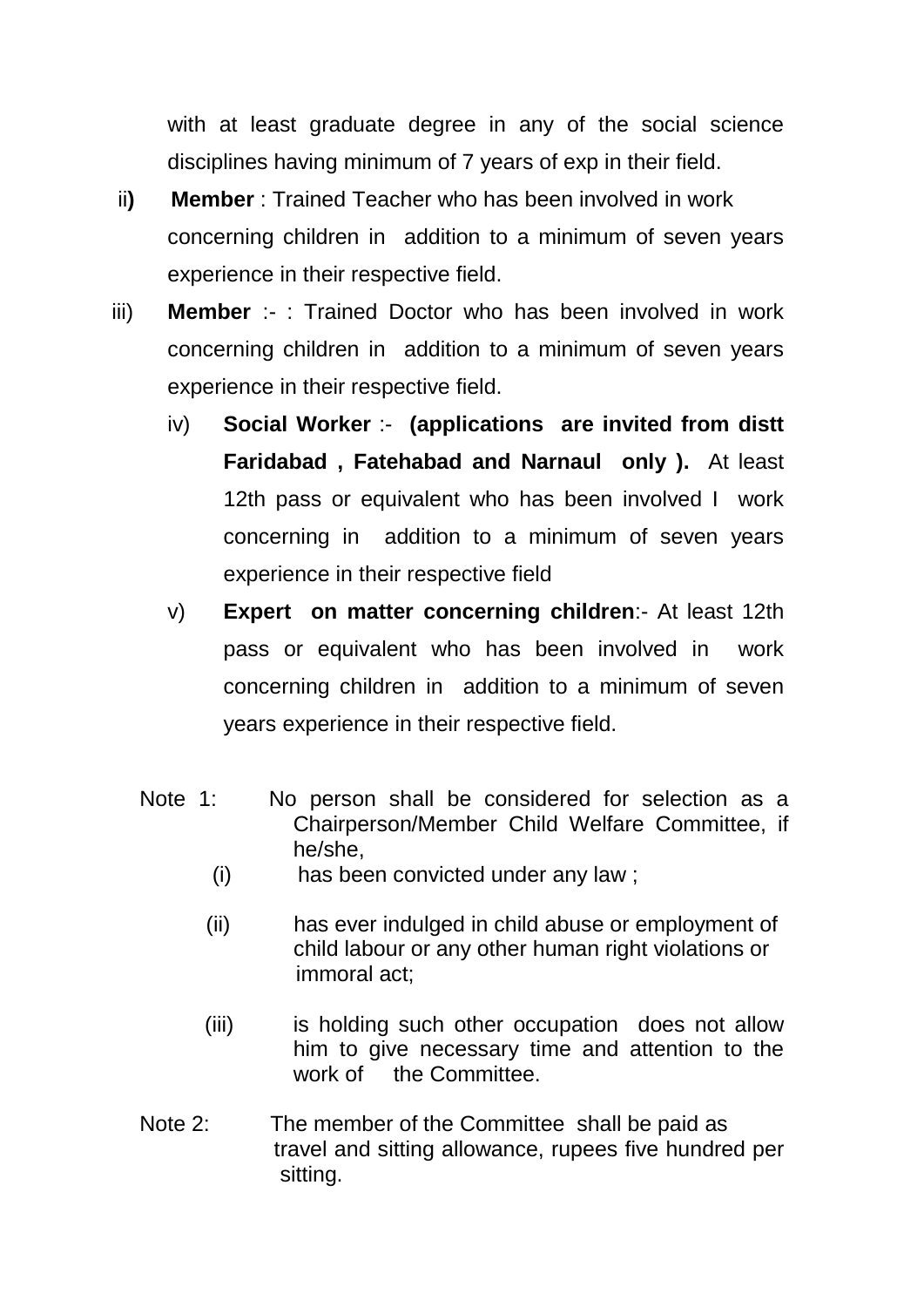Note 3: Applicant who are eligible will send their applications and Bio Data along with their certificates of educational qualifications, experience and submit the same to Programme Officer,ICDS Cell of concerned district of this department by **28-8-2012** positively.

> Director General, Women & Child Development Deptt. Bays no. 15- 20Pocket-II,Sec.4,Panchkula.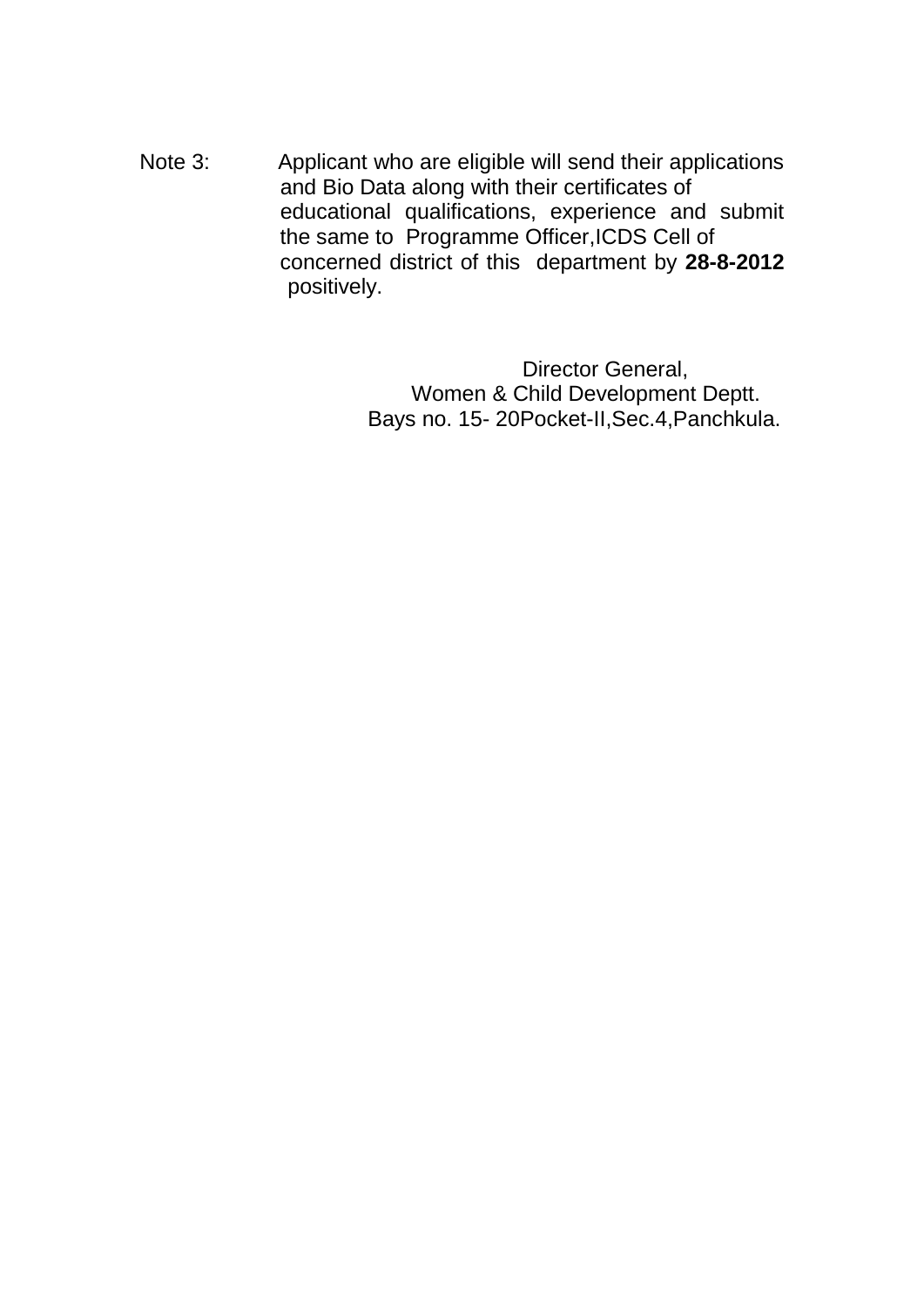## महानिदेशक,महिला एंव बाल विकास विभाग,हरियाणा ।

(विज्ञापन)

किशोर न्याय (बालकों की देख रेख और संरक्षण) अधिनियम, 2000 ( संशोधित अधिनियम 2006) के अर्न्तगत राज्य के 21 जिलों में बाल कल्याण समिति के गठन हेत निम्न वर्ग अध्यक्ष / सदस्यों की नियुक्ति के लिये योग्य उम्मीदवारों से निम्न प्रपत्र पर आवेदन आमंत्रित किये जाने है ।

- आवेदक अपने आवेदन में निम्नलिखित जानकारी का उल्लेख करेगें ।  $(1)$
- $(i)$ नाम
- पिता $\sqrt{q}$ पति का नाम  $(ii)$
- $(iii)$  स्थाई पता
- $(iv)$ पत्राचार पता
- दरभाष न0  $\pi$ फेक्स न0  $\pi$ ईमेल आई0डी0  $(v)$
- उच्च विद्यालय के प्रमाण पत्र अनुसार जन्म तिथि  $(vi)$
- (vii) वर्तमान आय
- (viii) शैक्षणिक योग्यतायें
- $(ix)$  संबंधी क्षेत्र में 7 वर्ष का अनुभव प्रमाण पत्र
- हरियाणा निवासी होने का प्रमाण –पत्र ।  $(X)$
- जिन व्यक्तियों ने पहले आवेदन किया हुआ है वे पुनः आवेदन कर सकते है ।  $(11)$

## (ए) वर्ग/योग्यताए $-$

योग्य व्यक्ति की आयु 35 वर्ष से अधिक होनी चाहिये ।

- अध्यक्ष :– जिला जीन्द व फतेहाबाद को छोडकर राज्य के सभी जिलों में वह समाजिक कार्य.स्वास्थय. शिक्षा.मनोविज्ञान.बाल विकास अथवा समाजिक विज्ञान के किसी अन्य क्षेत्र में स्नात्तकोत्तर उपाधि रखता हो । इसके अतिरिक्त संबंधित क्षेत्र में कम से कम 7 वर्ष का अनुभव होना चाहिये ।
- सदस्य : प्रशिक्षित अध्यापक जो बच्चों से संबंधित कार्य में लगे हुये है । और इसके अतिरिक्त उन्हे संबंधित क्षेत्र में कम से कम सात वर्ष का अनुभव होना चाहिये ।
- **सदस्य** : प्रशिक्षित डाक्टर जो बच्चों से संबंधित कार्य में लगे हुये है । और इसके अतिरिक्त उन्हे संबंधित क्षेत्र में कम से कम सात वर्ष का अनुभव होना चाहिये ।